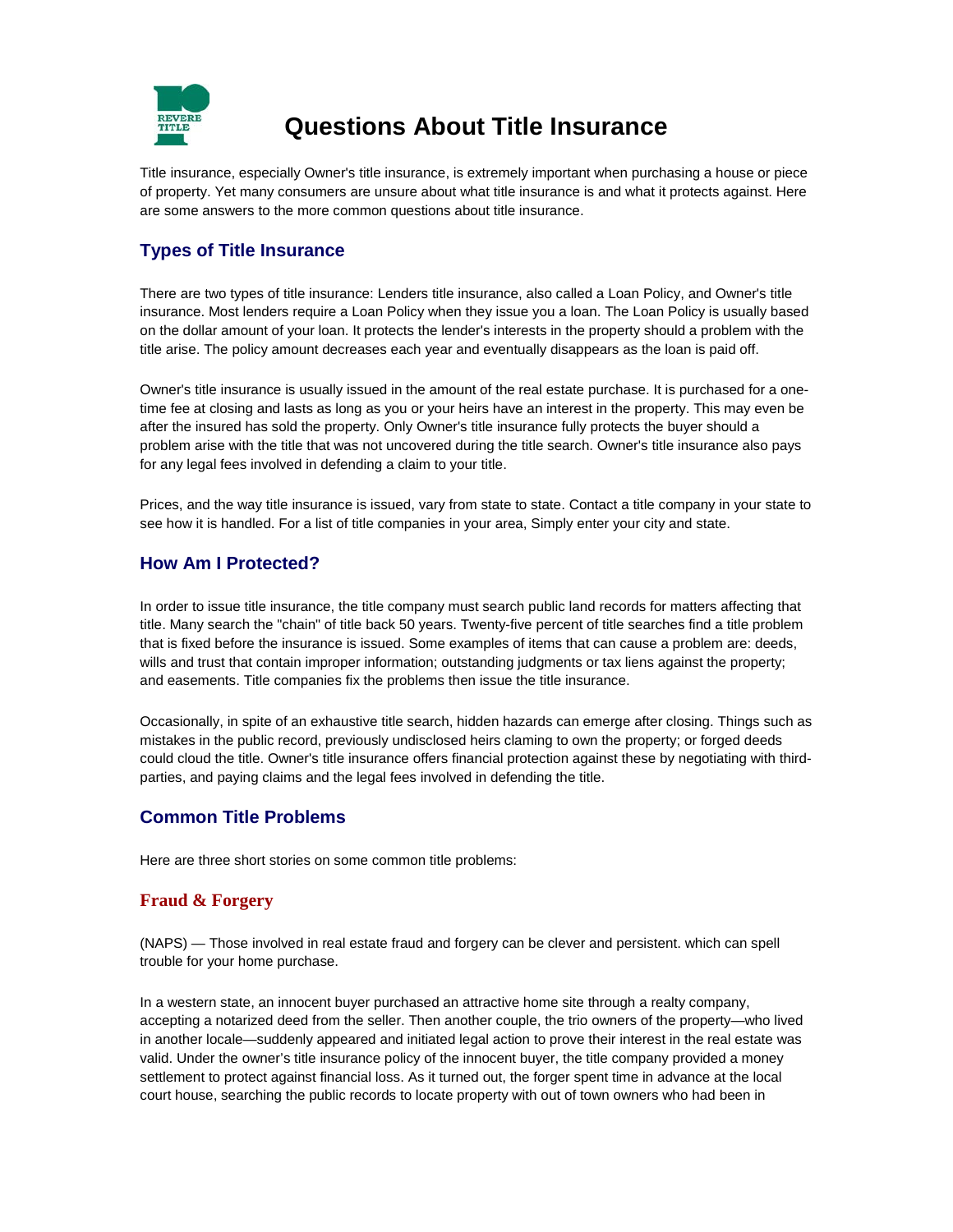possession for an extended period of time. The individual involved then forged and recorded a deed to a fictitious person and assumed the identity of that person before listing the property for sale to an innocent purchaser, handling moot contracts through an answering service. Also, the identity of the notary appearing on deeds was fictitious as well.

Fraud and forgery are examples of hidden title hazards that can remain undetected until after a closing despite the most careful precautions. Although emphasizing risk elimination, an owner's title insurance policy protects financially through negotiation by the insurer with third parties, payment for defending against an attack on the title as insured, and payment of valid claims.

## **Conflicting Wills**

(NAPS) — Conflicts over a will from a deceased former owner may suggest a study topic for law school. But the subject can take on a reality dimension and all too quickly your home ownership is at stake.

Alter purchasing a residence, the new owner was startled when a brother of the seller claimed an ownership interest and sought a substantial amount of money as his share. It seemed that their late mother had given the house to the son making the challenge, who placed the deed in his drawer without recording it at the court house. Some 20 years later, after the death of the mother, the deed was discovered and then filed. Permission was granted in probate court to remove the property from the late mother's estate, and the brother to whom the residence initially was given sold the house. But the other brother appealed the probate court decision, claiming their mother really did not intend to give the house to his sibling. Ultimately, the appeal was upheld and the new owner faced a significant financial loss. Since the new owner had acquired owner's title insurance upon purchasing the real estate, the title company paid the claim, along with an additional amount in legal fees incurred during the defense.

#### **Missing Heirs**

(NAPS) - When buying a home, it's important to remember what you don't know can cost you.

As an example illustrating the need for precautions, The American Land Title Association pointed to a couple who purchased a residence from a widow and her daughter, the only known heirs of the husband and father who died without leaving a will.

Soon after the sale, a man appeared - claiming he was the son of the late owner by a former marriage. As it turned out, he indeed was the son of the deceased man. This legal heir disapproved of his father's remarriage and had vanished when the wedding took place. Nonetheless, the son was entitled to a share of the value of the home, which meant an expensive problem for the unwary couple purchasing the property.

Although the absence of a will hindered discovery of the missing heir in a title search of the public records, **ALTA** said that owner's title insurance issued at the time of the real estate transaction would have financially protected the couple from the claim by the missing heir. For a one-time charge at closing, owner's title insurance will safeguard against problems including those even an exhaustive search will not reveal.

**ALTA** reminded that owner's title insurance is necessary to fully protect a home buyer. Lender's title insurance, which is usually required by the mortgage lender, serves as protection only for the lending institution.